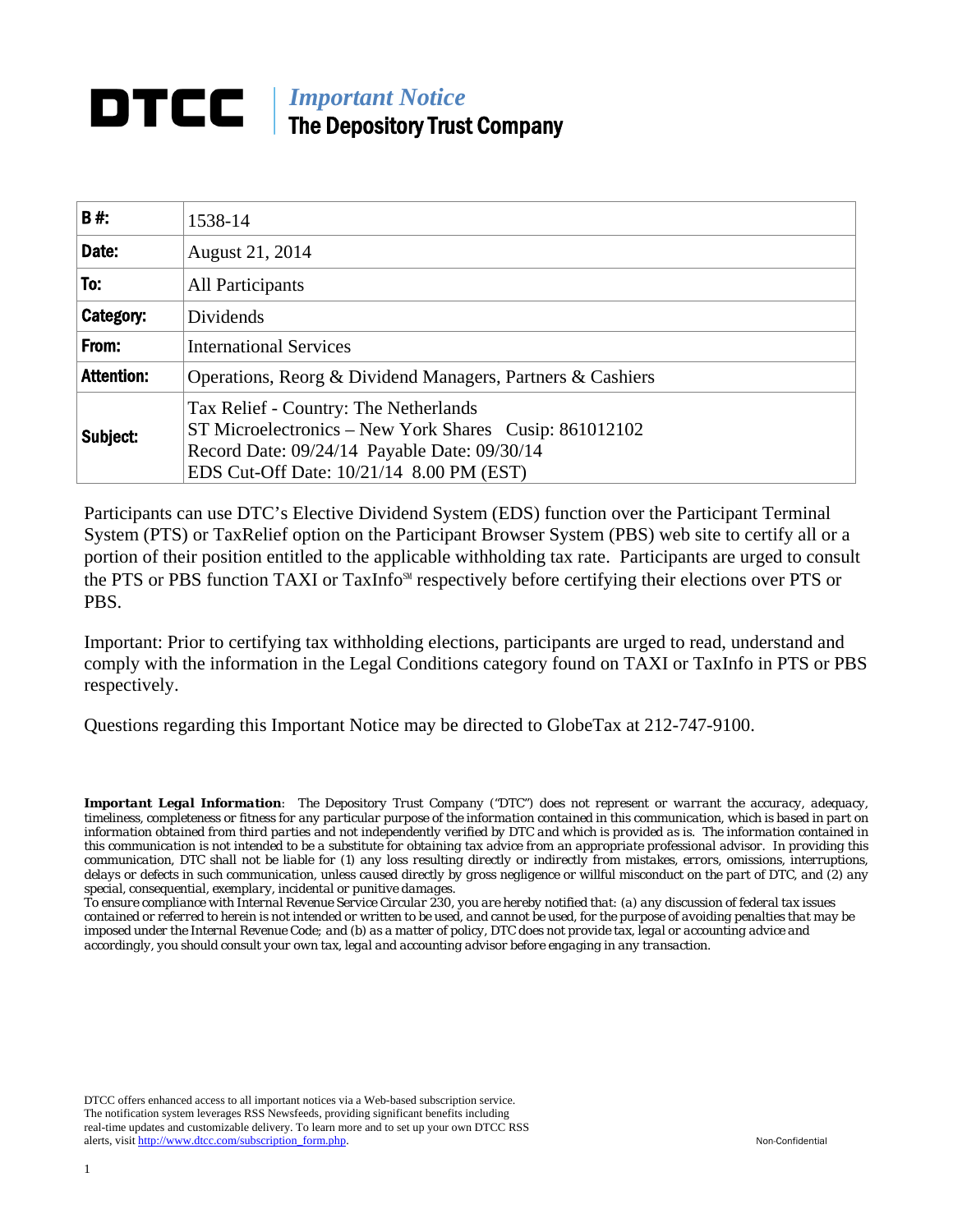

**STMicroelectronics** has announced a cash dividend. BNY Mellon acts as the Depositary for the company's American Depositary Receipt ("DR") program.

Participants can use DTC's Elective Dividend System (EDS) function over the Participant Terminal System (PTS) or TaxRelief option on the Participant Browser System (PBS) web site to certify all or a portion of their position entitled to the applicable withholding tax rate. Use of EDS will permit entitlement amounts to be paid through DTC. By electing, Participants agree to the Agreements, Representations and Indemnification below.

On September 30, 2014, all holders will receive this dividend net of the full Netherland statutory withholding tax of 15% with the possibility to reclaim as outlined in the Eligibility Matrix.

| <b>DIVIDEND EVENT DETAILS</b>                                                 |                           |
|-------------------------------------------------------------------------------|---------------------------|
| COUNTRY OF ISSUANCE                                                           | <b>NETHERLANDS</b>        |
| <b>ISSUE</b>                                                                  | <b>STMICROELECTRONICS</b> |
| CUSIP#                                                                        | 861012102                 |
| <b>DEPOSITARY</b>                                                             | <b>BNY MELLON</b>         |
| <b>DEPOSITARY RECEIPT</b><br>RECORD DATE                                      | SEPTEMBER 24, 2014        |
| DEPOSITARY RECEIPT<br><b>PAY DATE</b>                                         | <b>SEPTEMBER 30, 2014</b> |
| <b>DEPOSITARY RECEIPT</b><br><b>GROSS DIVIDEND RATE</b><br><b>ON PAY DATE</b> | \$0.10                    |
| ORD GROSS DIVIDEND<br><b>RATE ON PAY DATE</b>                                 | <b>TRA</b>                |
| <b>RATIO</b>                                                                  | $1$ ORD : $1$ DRs         |
| STATUTORY WHT RATE                                                            | 15%                       |

| <b>FEES &amp; DEADLINES</b> |                                     |                                 |                                                      |                                                                                   |                                                                      |
|-----------------------------|-------------------------------------|---------------------------------|------------------------------------------------------|-----------------------------------------------------------------------------------|----------------------------------------------------------------------|
| <b>FILING METHOD</b>        | <b>BATCH</b>                        | <b>PAYMENT</b><br><b>METHOD</b> | <b>DEPOSITARY</b><br><b>SERVICE</b><br><b>CHARGE</b> | <b>MINIMUM SERVICE</b><br><b>CHARGE PER</b><br><b>BENEFICIAL</b><br><b>HOLDER</b> | <b>FINAL</b><br><b>SUBMISSION</b><br><b>DEADLINE</b><br>(8:00PM EST) |
| <b>QUICK REFUND</b>         | PRIMARY LONG FORM<br><b>BATCH</b>   | <b>EDS</b>                      | Up to \$0.0075 per<br>Depositary Receipt<br>("DR")   | \$25                                                                              | OCTOBER 21,<br>2014                                                  |
| <b>LONG FORM</b>            | POST-EDS PROCESS:<br><b>ONGOING</b> | <b>CHECK</b>                    | Up to \$0.0075 per<br>Depositary Receipt<br>("DR")   | \$25                                                                              | OCTOBER 31.<br>2019                                                  |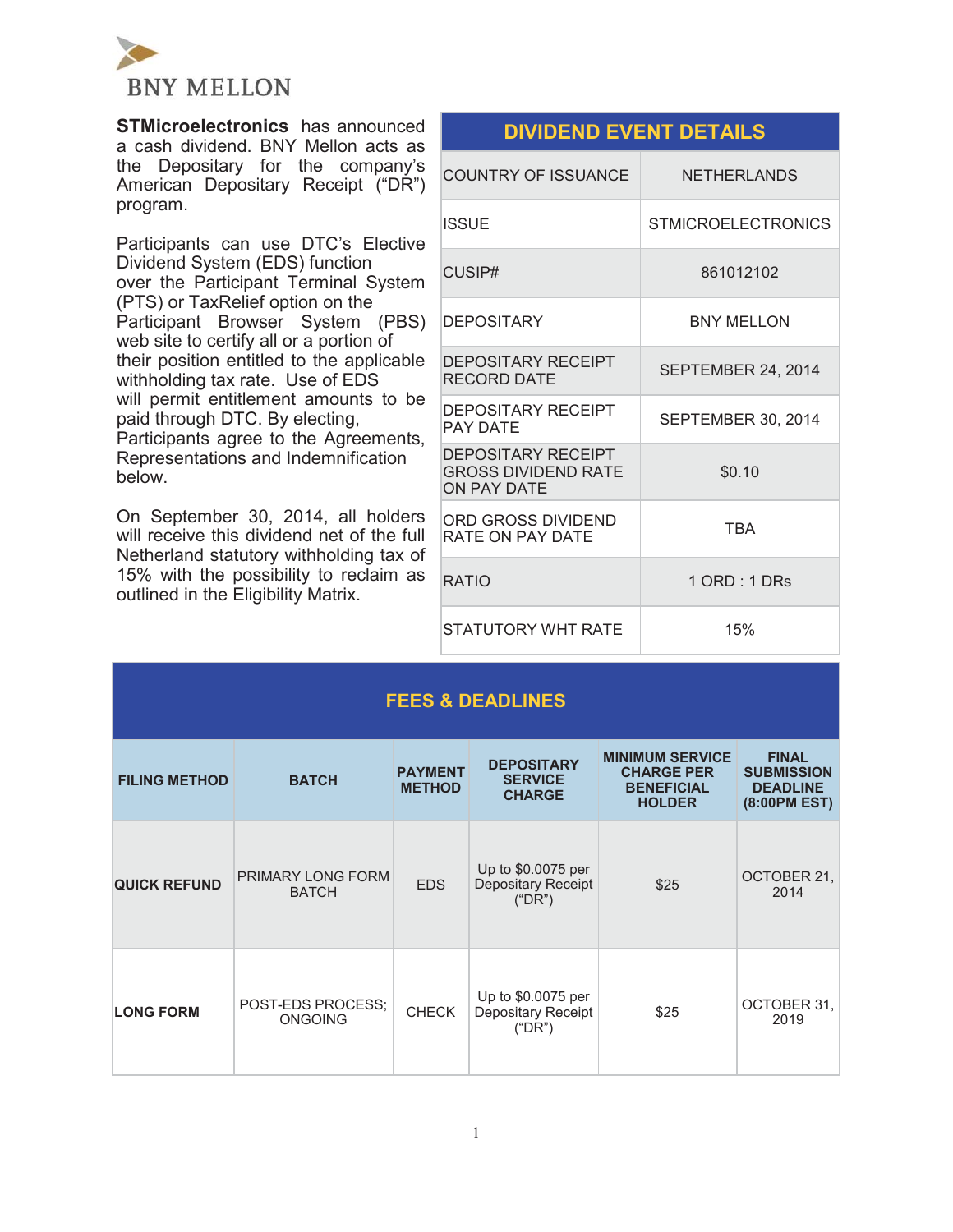| <b>ELIGIBILITY MATRIX</b>                                                            |                               |                                                                                                                                                                                                                                                                                                       |                                                                                                                                                    |  |
|--------------------------------------------------------------------------------------|-------------------------------|-------------------------------------------------------------------------------------------------------------------------------------------------------------------------------------------------------------------------------------------------------------------------------------------------------|----------------------------------------------------------------------------------------------------------------------------------------------------|--|
| <b>RATE DESCRIPTION</b>                                                              | <b>RECLAIM</b><br><b>RATE</b> | <b>ELIGIBLE RESIDENTS</b>                                                                                                                                                                                                                                                                             | <b>DOCUMENTATION REQUIRED</b>                                                                                                                      |  |
| <b>UNFAVORABLE - 15%</b>                                                             | 0%                            | Non-Treaty Countries                                                                                                                                                                                                                                                                                  | <b>NONE</b>                                                                                                                                        |  |
| <b>FAVORABLE - 10%</b><br><b>POST-PAY DATE</b>                                       | 5%                            | Azerbaijan, Bahrain, China,<br>Czech Republic, Hong Kong, India,<br>Indonesia, Kuwait, Oman, Portugal,<br>Qatar, Romania, Saudi Arabia, Slovak<br>Republic, South Africa, Taiwan,<br>United Arab Emirates, Venezuela                                                                                  | <b>IB 92 UNIVERSEEL</b><br>&<br><b>CLIENT LISTING</b>                                                                                              |  |
| <b>FAVORABLE - 10%</b><br><b>POST-PAY DATE</b>                                       | 5%                            | Ghana, Japan, United Kingdom                                                                                                                                                                                                                                                                          | <b>IB 93 UNIVERSEEL</b><br>&<br><b>CLIENT LISTING</b>                                                                                              |  |
| EXEMPT - 0%<br><b>POST PAY-DATE</b>                                                  | 15%                           | US ARTICLE 36-CHARITIES under<br>$501(a)$ , $501(c)(3)$ , $509(a)(1)$ , $509(a)(2)$ ,<br>$509(a)(3)$ , 17-(b)                                                                                                                                                                                         | <b>ESP SUBMISSION / CLIENT LISTING</b>                                                                                                             |  |
| EXEMPT - 0%<br><b>POST-PAY DATE</b>                                                  | 15%                           | US ARTICLE 35 - PENSIONS and<br>IRAs under 401(a), 401(k), 457(b), 403<br>(b), $408$ , $408(a)$ , $501(a)$                                                                                                                                                                                            | ESP SUBMISSION / CLIENT LISTING                                                                                                                    |  |
| EXEMPT - 0%<br>(FOREIGN TAX EXEMPT)<br><b>POST-PAY DATE</b><br><b>LONG FORM ONLY</b> | 15%                           | Any entity domiciled in a state in which<br>it is not subject to tax on profits, as<br>long as that state has an Exchange of<br>Tax Information Agreement in place<br>with the Netherlands, & that entity<br>would not be subject to profits tax in<br>the Netherlands if it were based there-<br>in. | CERTIFICATE OF RESIDENCY,<br>&<br>ARTICLES OF ASSOCIATION,<br>&<br><b>DIV 16</b><br>"Refund for foreign bodies<br>with exemption from profits tax" |  |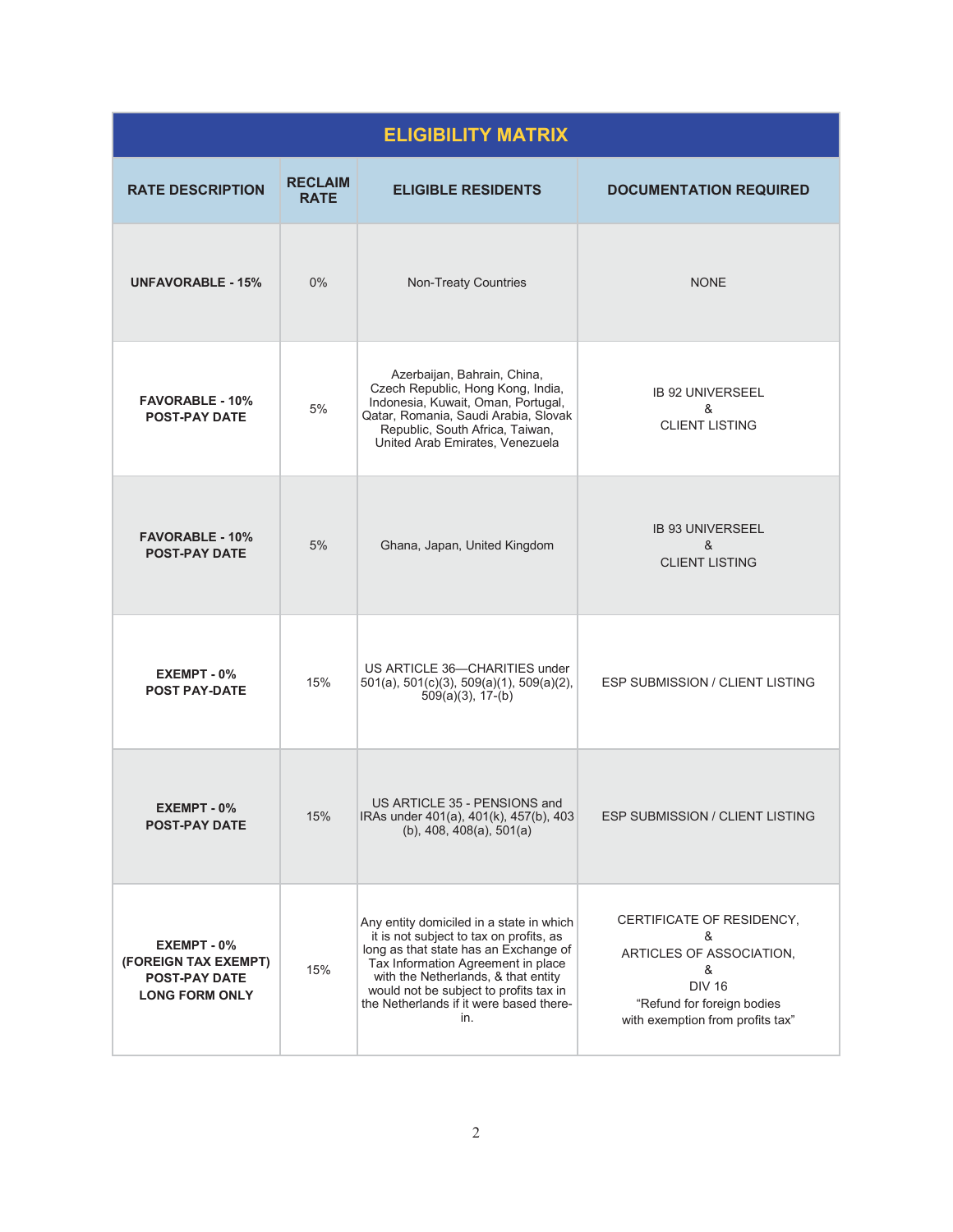| <b>DESCRIPTION OF VARIOUS DOCUMENTATION</b> |                                                                                                                                                                                                                                                                                                     |                        |                                                                                                  |  |
|---------------------------------------------|-----------------------------------------------------------------------------------------------------------------------------------------------------------------------------------------------------------------------------------------------------------------------------------------------------|------------------------|--------------------------------------------------------------------------------------------------|--|
| <b>DOCUMENT NAME</b>                        | <b>DESCRIPTION</b>                                                                                                                                                                                                                                                                                  | <b>ORIGINAL / COPY</b> | <b>SIGNATURE</b><br><b>REQUIREMENT</b>                                                           |  |
| IB 92 UNIVERSEEL                            | DUTCH TAX FORM REQUIRED FOR ANY<br>BENEFICIAL HOLDER, DOMICILED IN<br>NON-REMITTANCE-BASED JURISDIC-<br>TIONS, ATTEMPTING TO RECLAIM THE<br>5% ENTITLEMENT; THIS FORM MUST BE<br>CERTIFIED BY THE BENEFICIAL HOLDER'S<br><b>LOCAL TAX OFFICE.</b>                                                   | ORIGINAL               | <b>BENEFICIAL HOLDER</b><br><b>&amp; MUST BEAR THE</b><br>STAMP OF LOCAL TAX<br><b>AUTHORITY</b> |  |
| <b>IB 93 UNIVERSEEL</b>                     | DUTCH TAX FORM REQUIRED FOR ANY<br>BENEFICIAL HOLDER, DOMICILED IN<br><b>REMITTANCE-BASED JURISDICTIONS,</b><br>ATTEMPTING TO RECLAIM THE<br>5% ENTITLEMENT; THIS FORM MUST BE<br>CERTIFIED BY THE BENEFICIAL HOLDER'S<br><b>LOCAL TAX OFFICE.</b>                                                  | ORIGINAL               | <b>BENEFICIAL HOLDER</b><br>& MUST BEAR THE<br><b>STAMP OF LOCAL TAX</b><br><b>AUTHORITY</b>     |  |
| <b>DIV 16</b>                               | THIS FORM IS USED TO APPLY FOR A<br>REFUND FOR FOREIGN BODIES NOT<br>SUBJECT TO ANY TAX ON PROFITS.<br>(SEE ELIGIBILITY MATRIX)                                                                                                                                                                     | <b>ORIGINAL</b>        | <b>BENEFICIAL HOLDER</b>                                                                         |  |
| <b>ARTICLES OF</b><br><b>ASSOCIATION</b>    | A DOCUMENT SPECIFYING THE<br>REGULATIONS FOR THE OPERATIONS OF<br>A LEGAL ENTITY. THE ARTICLES OF<br>ASSOCIATION DEFINE THE ENTITIES<br>PURPOSE, ORGANIZATIONAL STRUCTURE<br>AND HOW FINANCIAL RECORDS ARE<br><b>MAINTAINED</b>                                                                     | <b>COPY</b>            | <b>ISSUED BY THE</b><br><b>BENEFICIAL HOLDER</b>                                                 |  |
| <b>COVER LETTER</b><br>(EXHIBIT A)          | A LISTING OF THE BENEFICIAL HOLDERS<br>NAMES, TAXPAYER ID NUMBERS, NUMBER<br>OF SHARES, AND ENTITY TYPE (CHARITY<br>OR PENSION).<br>THE COVER LETTER IS PROVIDED TO BNY<br>MELLON BY THE PARTICIPANT, EITHER<br>THROUGH ESP SUBMISSION OR<br>THROUGH TRADITIONAL HARD COPY<br>RECLAIM COVER LETTER. | ORIGINAL               | DTC PARTICIPANT                                                                                  |  |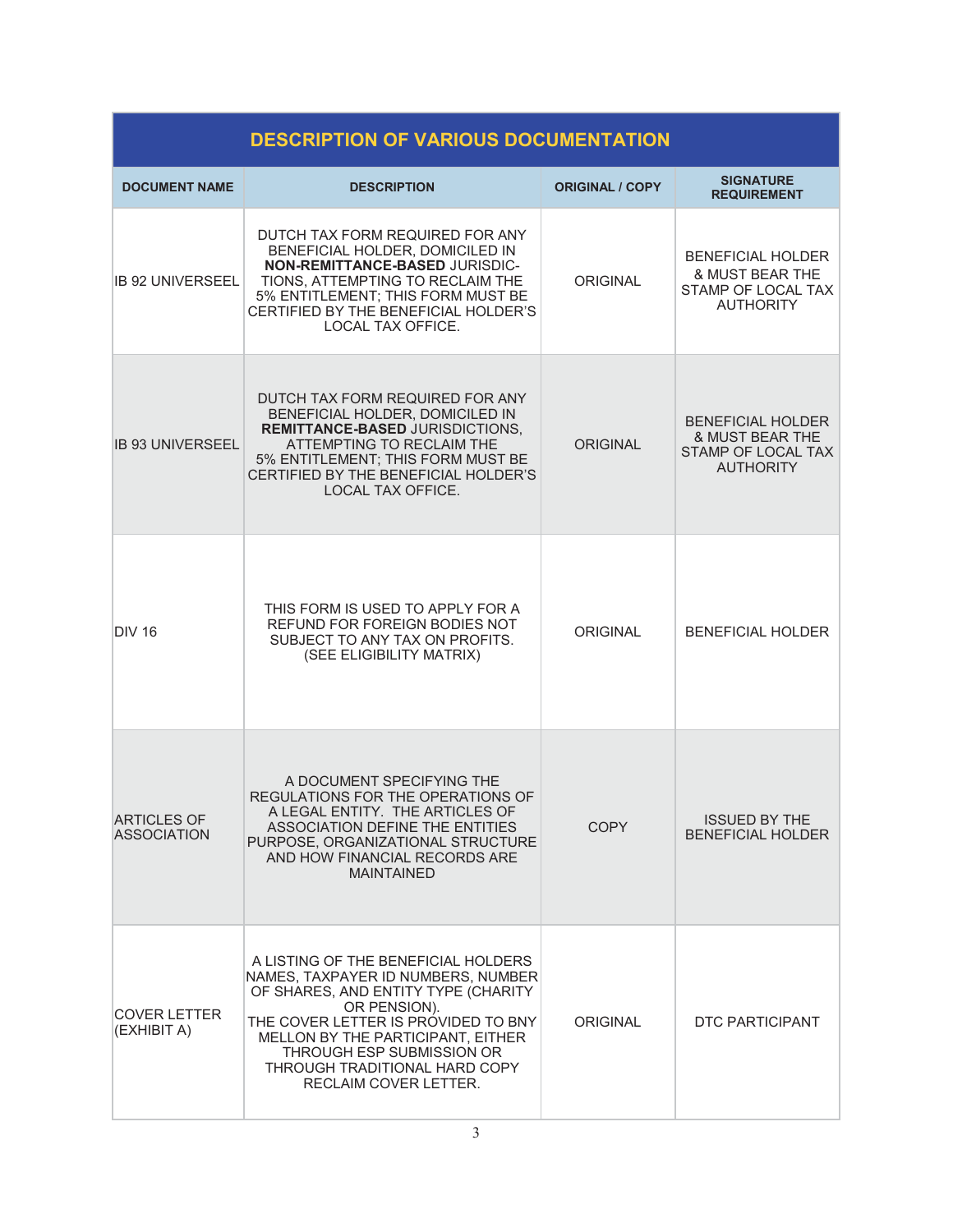| <b>CONTACT DETAILS</b>     |                                         |  |  |
|----------------------------|-----------------------------------------|--|--|
| <b>PRIMARY CONTACT</b>     | STEPHANIE URUGUTIA                      |  |  |
| DOMESTIC PHONE (U.S.)      | 1-800-915-3536                          |  |  |
| DOMESTIC FAX (U.S.)        | 1-800-985-3536                          |  |  |
| <b>INTERNATIONAL PHONE</b> | 1-212-747-9100                          |  |  |
| <b>INTERNATIONAL FAX</b>   | 1-212-747-0029                          |  |  |
| <b>EMAIL ADDRESS</b>       | DutchESP@GLOBETAX.COM                   |  |  |
| <b>COMPANY</b>             | <b>GLOBETAX AS AGENT FOR BNY MELLON</b> |  |  |
| STREET ADDRESS             | 90 BROAD STREET 16TH FLOOR              |  |  |
| CITY/STATE/ZIP             | NEW YORK, NY 10004                      |  |  |
| <b>ADDITIONAL CONTACTS</b> | LAURA GALLO                             |  |  |
|                            | <b>KASEY HARBES</b>                     |  |  |

# **ESP** Electronic Submission Portal

powered by **GLOBETAX** 

BNY Mellon now offers ESP powered by GlobeTax, a paperless withholding tax reclaim process, for Exempt Organizations (qualified under Article 36 of the Tax Convention) and Exempt Pension Trusts (qualified under Article 35 of the Tax Convention) to participants holding Depositary Receipts and New York Registry Shares.

These claims should be submitted through the following web site. (Requires a one-time registration)

https://esp.globetax.com

Please contact Ms. Stephanie Urugutia 1-800-915-3536 or via email at DutchESP@GLOBETAX.COM if you have any questions about this process.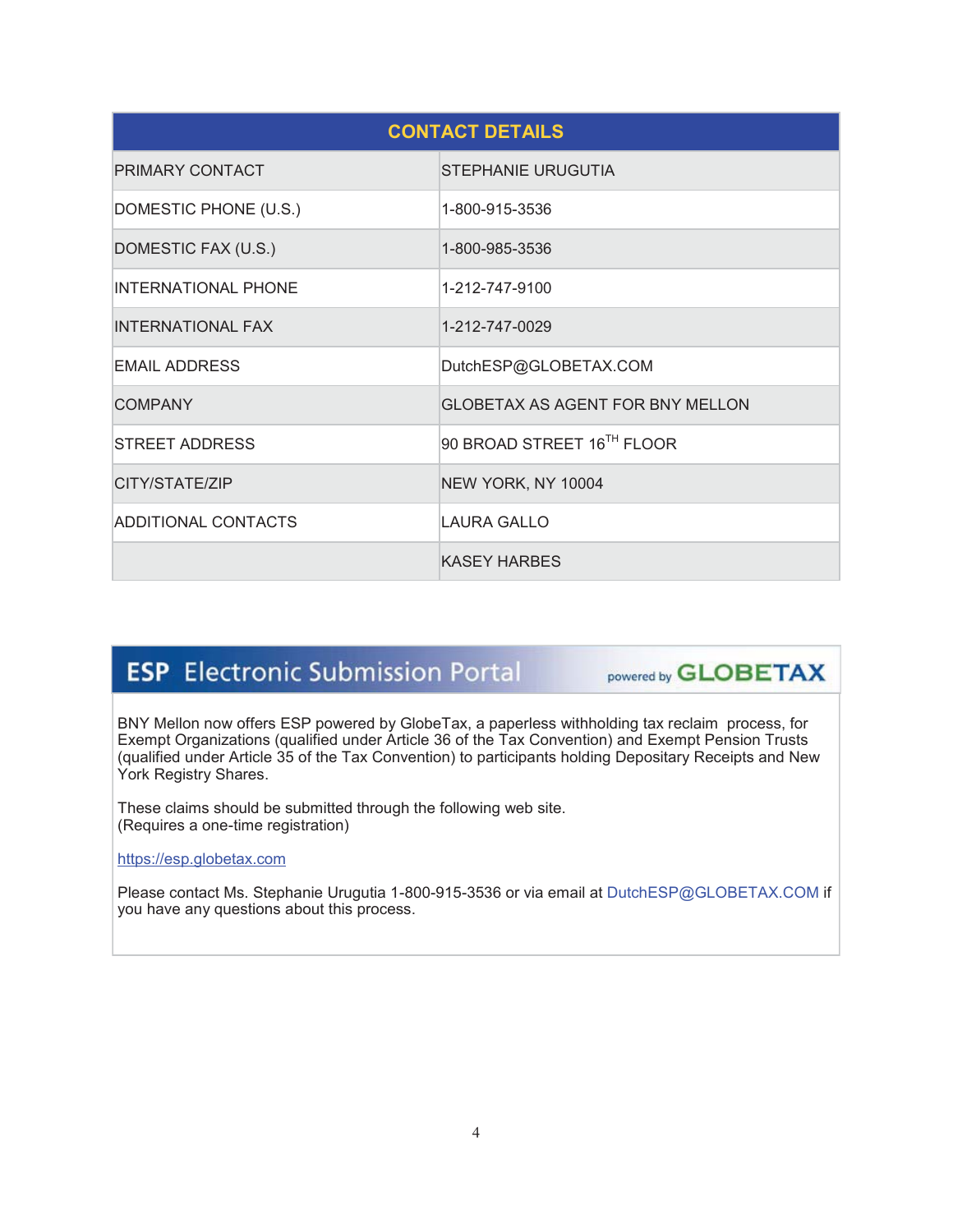#### **FREQUENTLY ASKED QUESTIONS (FAQs) GENERAL QUESTIONS QUESTION ANSWER** WILL I RECEIVE A DECLARATION IN LIEU OF DIVIDEND NOTE ("DLD" or "CERT") FOR MY ARTICLE 35 OR ARTICLE 36 POSITIONS? NO, GOING FORWARD, ALL DECLARATION IN LIEU OF DIVIDEND NOTES WILL BE MAINTAINED BY THE DEPOSITARY, TO BE RELEASED ONLY UPON WRITTEN REQUEST BY THE PARTICIPANT. AM I REQUIRED TO FILE THROUGH ESP? NO, YOU MAY SUBMIT A TRADITIONAL CLAIM THROUGH THE MAIL IF YOU CANNOT SUBMIT CLIENT DATA THROUGH ESP. WE STRONGLY SUGGEST LOGGING IN TO ESP TO DOWNLOAD THE TEMPLATE PROVIDED WHEN PREPARING YOUR CLAIM, REGARDLESS OF YOUR ULTIMATE SUBMISSION METHOD. IS THERE A RELIEF AT SOURCE PROCESS FOR THIS EVENT? NO, RELIEF AT SOURCE IS NOT AVAILABLE FOR THIS EVENT. IS THERE ANY CASE IN WHICH A U.S. RESIDENT 401(a), 401(K), 457(b), 403(b), IRA, ROTH IRA, EMPLOYEE PENSION PLANS OR SIMPLE RETIREMENT ACCOUNT WOULD NOT QUALIFY FOR WITHDRAWALS FROM SUCH U.S. TRUST DURING TREATY BENEFITS UNDER ARTICLE 35 OF THE TREATY? THESE ACCOUNT TYPES **WILL NOT** BE CONSIDERED ELIGIBLE FOR TREATY BENEFITS UNDER ARTICLE 35 OF THE TREATY IN ANY TAXABLE YEAR IF *LESS THAN 70%* OF THE TOTAL AMOUNT OF THAT YEAR IS USED TO PROVIDE PENSION, RETIREMENT OR OTHER EMPLOYEE BENEFITS AS MEANT IN ARTICLE 35 OF THE TREATY. WILL BNY MELLON / GLOBETAX ACCEPT CLAIMS FILED DIRECTLY TO THEM BY BENEFICIAL HOLDERS? BNY MELLON / GLOBETAX ONLY ACCEPTS CLAIMS FILED BY THE DTC PARTICIPANT WHO HELD THE SECURITIES THROUGH DTC AND ONLY TO THE EXTENT THAT DTC HAS REPORTED THESE HOLDINGS TO US AS VALID. **QUICK RECLAIM QUESTIONS QUESTION ANSWER** DO I NEED TO PHYSICALLY SEND ANY DOCUMENTS TO BNY MELLON / GLOBETAX IN ORDER TO PARTICIPATE IN THE QUICK RECLAIM PROCESS? NO, YOU MUST ONLY PROVIDE THE BENEFICIAL HOLDER BREAKDOWN VIA ESP. WILL I BE PAID THROUGH DTC FOR CLAIMS SUBMITTED THROUGH THE QUICK RECLAIM PROCESS? YES. ONCE I SUBMIT A QUICK REFUND CLAIM VIA ESP, HOW LONG WILL IT TAKE TO BE PAID? WE ESTIMATE PAYMENT WITHIN APPROXIMATELY 6 -8 WEEKS OF PAY DATE.

DOES THE QUICK RECLAIM PROCESS HAVE A MINIMUM POSITION PER BENEFICIAL HOLDER REQUIREMENT? ANY CLAIM FOR BENEFICIAL HOLDERS HOLDING LESS THAN 5,000 DR WILL BE AUTOMATICALLY HELD AND SUBSEQUENTLY FILED VIA THE TRADITIONAL LONG FORM PROCESS.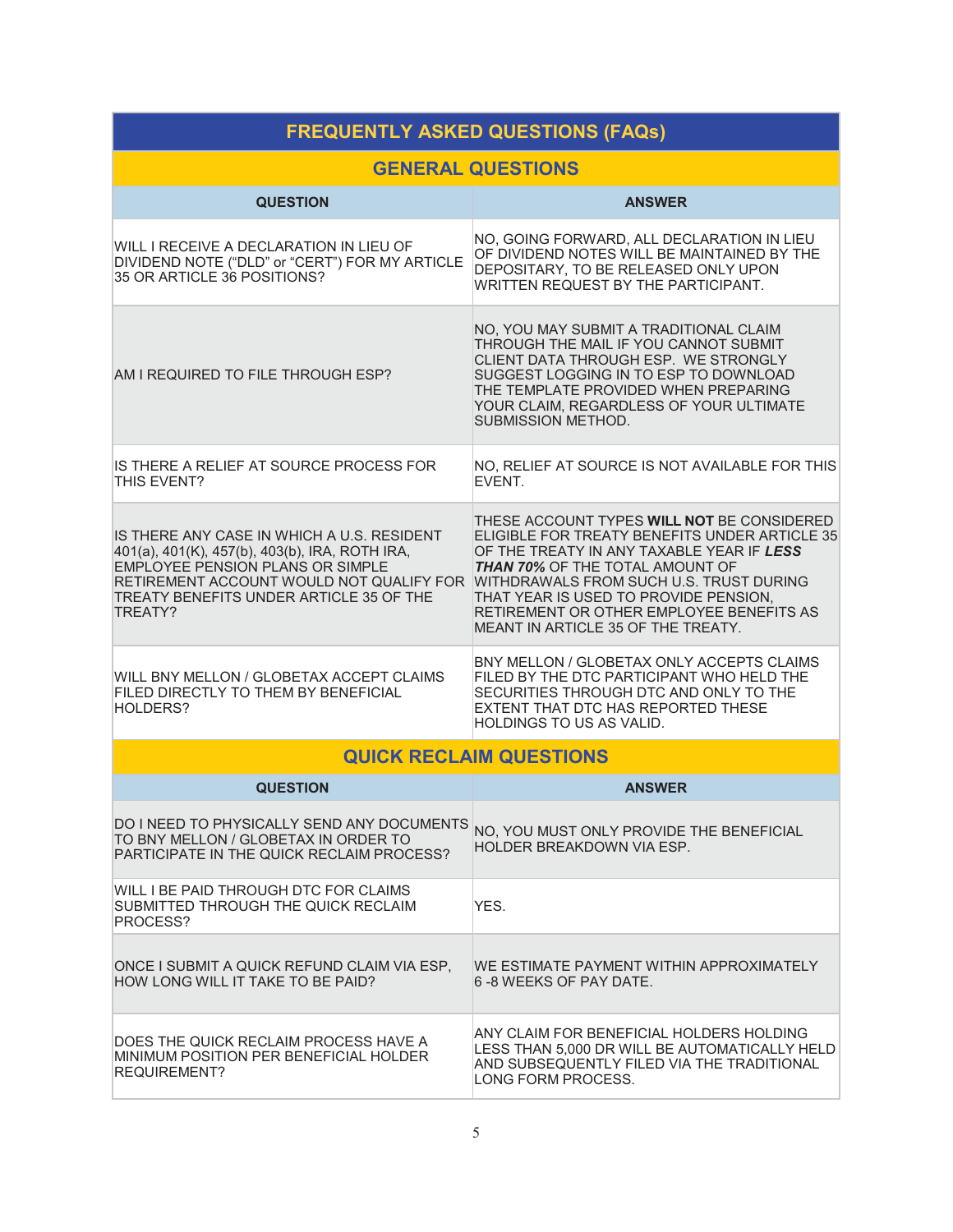# **FREQUENTLY ASKED QUESTIONS (FAQs)**

## **LONG FORM QUESTIONS**

| <b>QUESTION</b>                                                                               | <b>ANSWER</b>                                                                                                                                                                                           |
|-----------------------------------------------------------------------------------------------|---------------------------------------------------------------------------------------------------------------------------------------------------------------------------------------------------------|
| HOW LONG DOES IT TAKE FOR PAYMENT ON<br>LONG FORM CLAIMS?                                     | APPROXIMATELY 4-6 MONTHS.                                                                                                                                                                               |
| DOES THE LONG FORM PROCESS HAVE A<br>MINIMUM POSITION REQUIREMENT PER BENEFI-<br>CIAL HOLDER? | NO, ALL CLAIMS WILL BE PROCESSED THOUGH<br>THERE IS A MINIMUM FEE OF \$25 PER BENEFICIAL<br>HOLDER.                                                                                                     |
| WHAT WILL THE FEE BE IF A BENEFICIAL HOLDER'S<br>CLAIM IS FOR LESS THAN \$50?                 | BNY MELLON / GLOBETAX IS WILLING TO WAIVE THE<br>\$25 MINIMUM ON AN EXCEPTIONAL BASIS IN FAVOR<br>OF A SPLIT OF THE RECLAIMED FUNDS OF 50/50 FOR<br>ANY BENEFICIAL HOLDER RECLAIMING LESS THAN<br>\$50. |
| WILL I BE PAID THROUGH DTC FOR CLAIMS<br>SUBMITTED THROUGH THE LONG FORM<br>PROCESS?          | NO. YOU WILL BE PAID BY CHECK.                                                                                                                                                                          |

# **DISCLAIMER**

#### *Warning and Disclaimer:*

BNY Mellon will not be responsible for the truth or accuracy of any submissions received by it and, by following the procedures set forth herein or otherwise submitting any information, all submitting holders of DRs, and their agents and the participants, shall be agreeing to indemnify and hold harmless BNY Mellon and its agents for any and all losses, liabilities, fees and (including reasonable fees and expenses of counsel) incurred by any of them in connection therewith or arising there from. BNY Mellon and its agents will be relying upon the truth and accuracy of any and all submissions received by them in connection with the tax relief process and shall hold submitting holders of DRs and their agents and the participants, liable and responsible for any losses incurred in connection therewith or arising there from. There is no guarantee that the applicable tax authorities or the applicable issuer will accept submissions for relief. Neither BNY Mellon nor its agents shall be responsible or liable to any holders of DRs in connection with any matters related to, arising from, or in connection with the tax relief process described herein.

All tax information contained in this Important Notice is based on a good faith compilation of information obtained and received from multiple sources. The information is subject to change. Actual deadlines frequently vary from the statutory deadlines because of local market conditions and advanced deadlines set by local agents. To mitigate risk it is strongly advised that DTC Participants file their claims as soon as possible as the depositary and/or their agents will not be liable for claims filed less than six months before the specified deadline. In the event that local market rules, whether implemented by a local agent or a Tax Authority, conflict with the information provided in the important notice, either prior to or after publication, the local market rules will prevail.